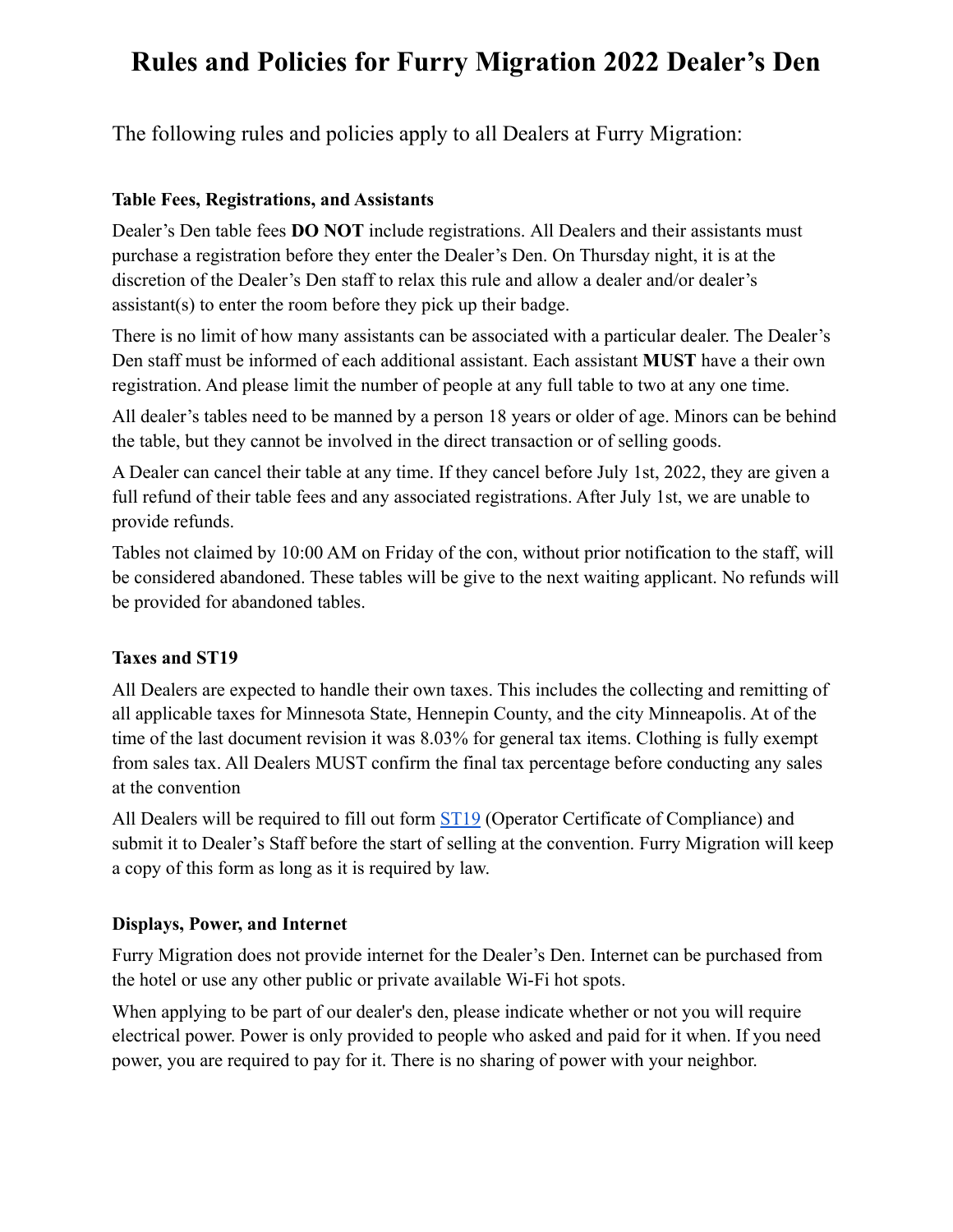## **Rules and Policies for Furry Migration 2022 Dealer's Den**

Flashing/rotating lights, sound generators or other excessively annoying displays will not be permitted. The volume of video soundtracks or other audio must be kept low enough that they do not disrupt customers or other dealers.

Due to the limited space behind tables, please restrict the number of people seated at any full table to two. Keep all items neatly piled under the table or as close to it as possible; do not impede the passage of other dealers behind the tables. Any items that are placed in the aisle in such a way that customer traffic is impeded, will be removed by Dealer's Den management. Any person or group of people that is causing undue congestion will be politely asked to disperse.

#### **Merchandise, 18+, Minors, Contests, and Pirated Materials**

The hotel does not permit the sale of food in the Dealer's Den. This does not include prepackaged items like Pocky or Japanese soda, Other than that, there are no restrictions on the sale of legal merchandise. We do, however, request that all merchandise be Sci-Fi, fan, or furry-related.

Items of an adult nature may be sold if and only if these items are not on public display. All adult art must have genitalia (defined as female nipples or any detailing/definition of male and female groin areas) covered with stickers, post-it's, opaque tape, etc. Placing the covering on the plastic sleeve holding the print is acceptable. Items that are not suitable for minors must be kept separately from non-adult material. A tag or divider between "regular" and "adult" material in a binder is not sufficient. It is the responsibility of the dealer to keep adult materials out of the hands and sight of anyone under 18 years of age, and to ensure that these materials are discreetly handled when being viewed by a customer.

Minors attending the convention will have clearly identifiable badges, and all Dealers will be told how to recognize them. Each Dealer is legally responsible to ensure that minors are not permitted to view, handle, or be otherwise exposed to adult materials. Dealers who repeatedly violate the minor display policy will be removed from the Dealer's Den without refund.

Any auction, contest, or raffle must follow the laws and regulations of the city of Minneapolis, Hennepin county, and state of Minnesota. Furry Migration Dealer's Den management will not provide advice or check on the legality of said activity. If you are legally allowed to do them, it then must be indicated that Furry Migration is NOT a part of the auction, contest, or raffle.

No pirated material of any sort will be allowed in the Dealer's Den. Selling books, CDs or any other item that includes work by another person from which full permission has not been obtained is strictly prohibited. If the material is questionable, the Dealer's Den Management will try to be reasonable, but will err on the side of caution.